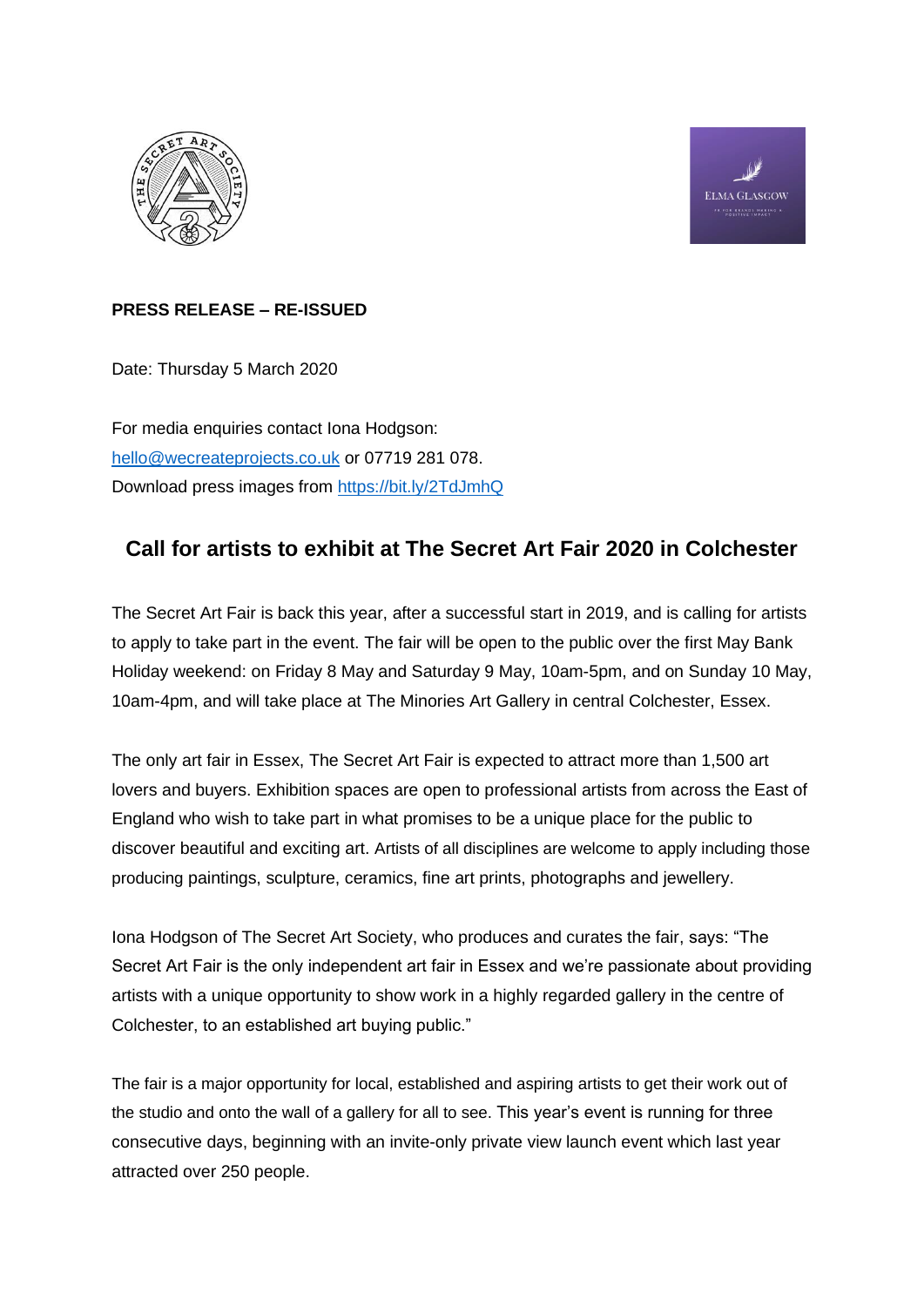Taking part in The Secret Art Fair has multiple benefits for participating artists, including:

- The opportunity to present and sell work directly to the targeted art buying public
- The chance to exhibit in The Minories, Colchester's oldest and most reputable art gallery
- Having work featured on the Secret Art Fair website, and in the marketing and press campaign
- Unlimited invitations to the launch event
- Being able to reach new audiences and building contacts in the Essex area
- Networking with fellow artists
- Developing sales skills

#### **How to apply**

Both established professional artists and aspiring artists can apply online:

#### [www.thesecretartfair.com/apply](http://www.thesecretartfair.com/apply)

All applications are subject to approval by the curatorial team. The deadline to apply is Tuesday 31 March.

For further details, visit the website [www.thesecretartfair.com.](http://www.thesecretartfair.com/) Also, stay up to date on The Secret Art Fair on Facebook [www.facebook.com/thesecretartsocietyuk](http://www.facebook.com/thesecretartsocietyuk) and Instagram [www.instagram.com/thesecretartfair.](https://www.instagram.com/thesecretartfair/)

## **Selling work directly**

Most of the work for sale will be within the price range of £50 to £1,000, with some larger works and sculptures ranging up to £10,000. All artists will be responsible for their own sales, although the organisers can take payments on behalf of the artists subject to a small fee per transaction.

## **The Minories**

The organisers have chosen The Minories for its location in Colchester's Cultural Quarter, next to First Site Gallery and the newly opened Curzon Cinema. In addition, as a renowned art gallery and cultural space with a 65-year heritage in delivering art exhibitions and events. The Minories has a loyal following of curious and keen art lovers.

The Minories Art Gallery is at 74 High St, Colchester CO1 1UE. Find out more here [www.theminoriesgalleries.co.uk.](http://www.theminoriesgalleries.co.uk/)

## **-ENDS-**